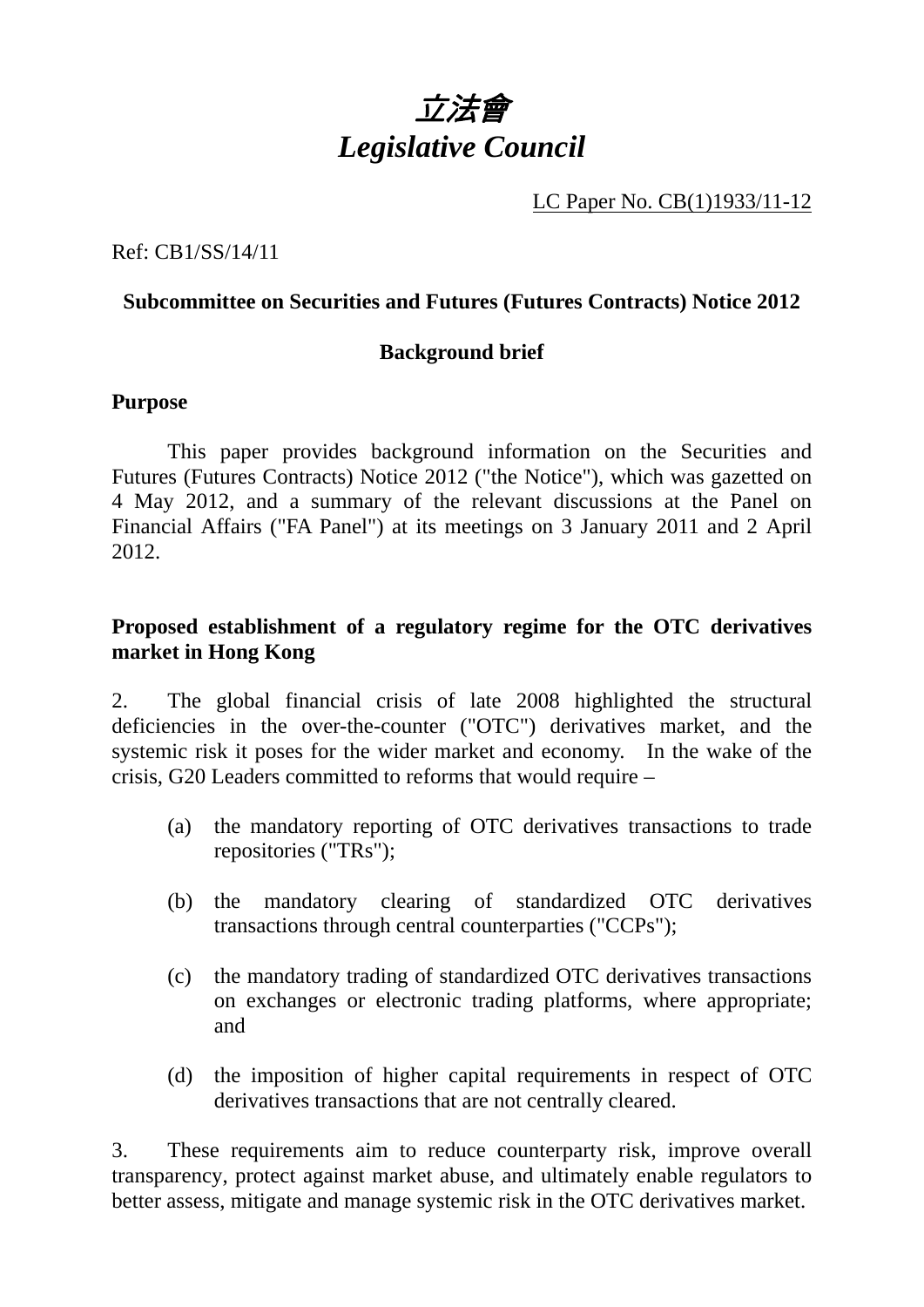4. In line with the G20 Leaders' commitment, the Hong Kong Monetary Authority ("HKMA"), the Securities and Futures Commission ("SFC") and the Hong Kong Exchanges and Clearing Limited ("HKEx") have been developing a regulatory regime for the OTC derivatives market in Hong Kong. The Administration's plan is to introduce the relevant Bill into the Legislative Council in 2012/2013 to provide for the regulatory framework for the OTC derivatives market in Hong Kong. Among other things, the new regime will introduce a mandatory clearing obligation whereby market participants will be obligated to centrally clear certain OTC derivatives through a designated CCP.

## **Interim measure to facilitate voluntary central clearing**

## Market moving towards voluntary clearing

1

5. Notwithstanding that mandatory clearing has yet to be implemented, market participants are already moving towards clearing their OTC derivatives transactions through a regulated CCP on a voluntary basis. This is already the case in the United States, Europe and Singapore. Market participants recognize that the earlier they start central clearing, the more prepared they will be when the mandatory clearing obligation is implemented. They also recognize that centrally clearing their OTC derivatives transactions brings benefits and protection for both themselves and the market as a whole.

6. A key consideration for market participants when deciding which CCP to use for voluntary clearing is whether the transactions cleared through that CCP enjoy insolvency override protection.<sup>1</sup> The insolvency override protection must be conferred by law. The laws of many major markets already confer such protection in respect of transactions cleared through CCPs in their jurisdictions. In the case of Hong Kong however, such protection is only conferred in respect of securities and futures contracts but not in respect of OTC derivatives transactions.

7. If the law remains unchanged, market participants in Hong Kong who wish to opt for voluntary clearing of OTC derivatives transactions will have no option but to clear through an overseas CCP, i.e. they will not have the option to clear through a local CCP regulated by SFC and enjoy the advantages of doing so.

<sup>1</sup> Transactions that enjoy insolvency override protection are not susceptible to being undone pursuant to general insolvency law. Such protections have to be conferred by statute, and are typically conferred on transactions cleared through a registered CCP. The objective of such protection is to provide legal certainty of settlement finality for transactions cleared through the CCP.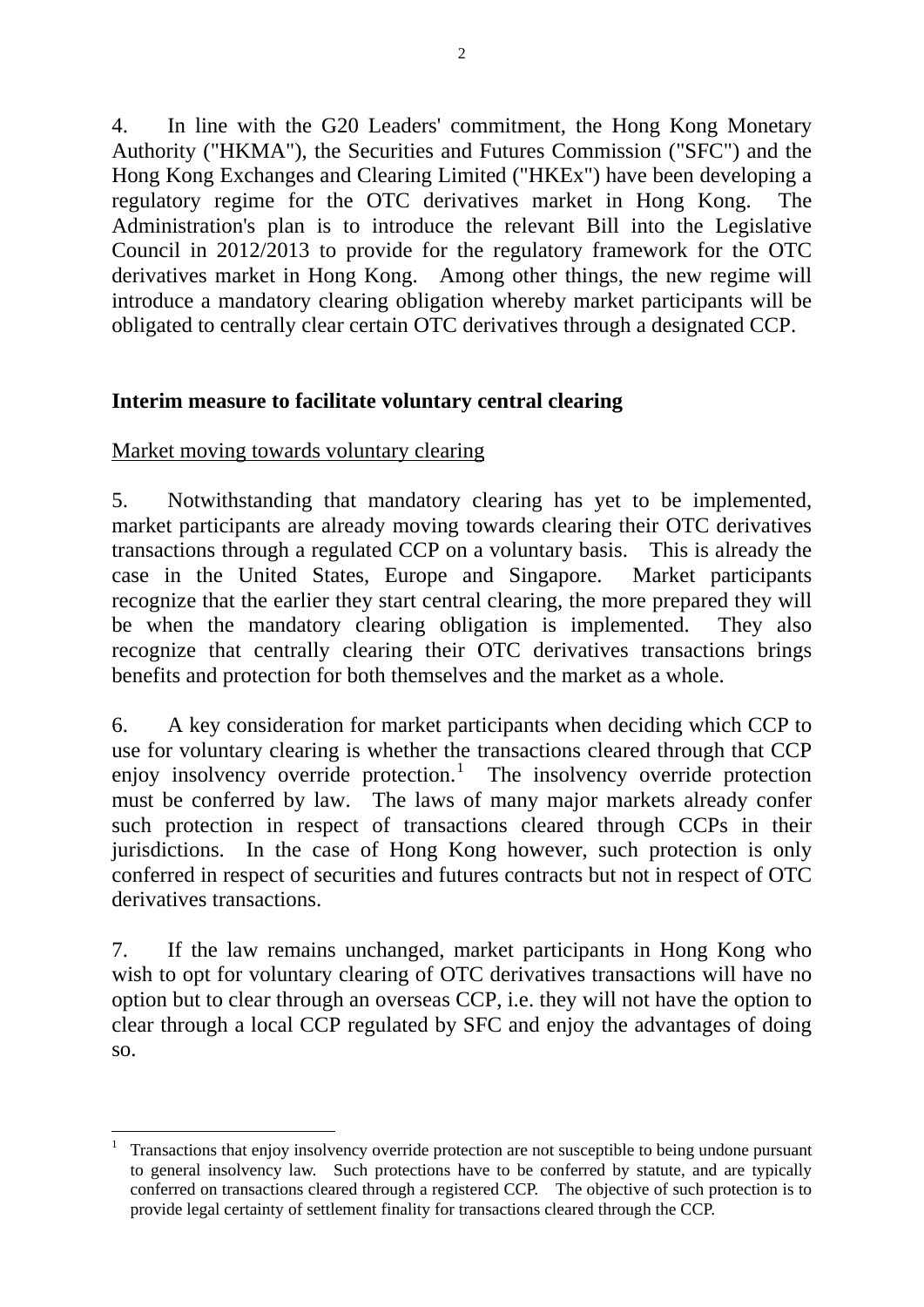### **Securities and Futures (Futures Contracts) Notice 2012**

8. To support voluntary clearing of OTC derivatives transactions, pending the introduction of a full-fledged regulatory regime for the OTC derivatives market in Hong Kong, the Financial Secretary has made the Notice under section 392 of the Securities and Futures Ordinance (Cap. 571) ("SFO") to prescribe that any structured products set out in the Schedule to the Notice is to be regarded as a futures contract for the purpose of certain provisions of the  $SFO.$  The overall effect is to  $-$ 

- (a) enable such a structured product to become a "market contract" if it  $i\bar{s}$  –
	- (i) cleared and novated through an RCH; and
	- (ii) either effected on, or subject to the rules of, an REC, and thereby
- (b) enjoy the insolvency override protection conferred under Division 3 of Part III of SFO.

9. In the relevant Legislative Council Brief, the Administration advises that the proposed measure to support voluntary clearing will facilitate implementation of the full-fledged regime for the OTC derivatives market in Hong Kong. Early recognition of a Hong Kong CCP will also give it the opportunity to build up experience and a track record before implementation of any mandatory clearing obligation. As some CCPs in other jurisdictions are already providing central clearing for Hong Kong Dollar and Renminbi OTC derivatives products, the proposed measure will enable Hong Kong to compete with overseas markets and strengthen Hong Kong's position as an offshore RMB centre. The Administration also advises that the notice will not affect the existing licensing regime nor will it compel central clearing of OTC derivatives.

10. The Notice will come into operation on 27 June 2012.

# **Deliberations of the Panel on Financial Affairs**

11. The Administration, HKMA and SFC briefed the FA Panel on the proposal to establish a regulatory regime for the OTC derivatives market in Hong Kong on 3 January 2011. On 2 April 2012, the Panel was briefed by the same parties on the progress of the work and the proposal of introducing interim measures to facilitate voluntary clearing of OTC derivatives transactions. The discussions are summarized in the ensuing paragraphs.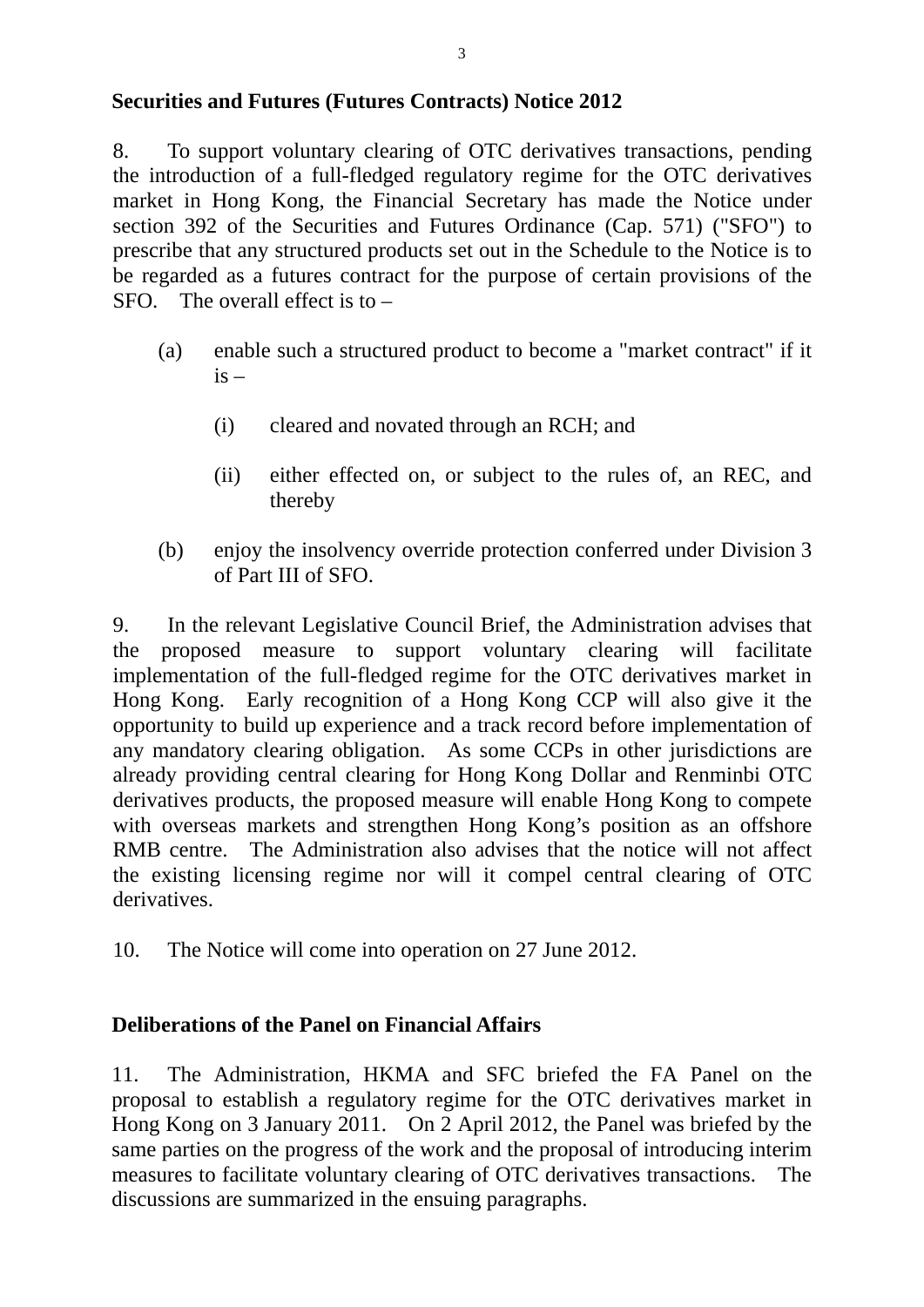# General issues

12. A member considered that the Government should have acted before the Lehman Brothers Minibonds Incident in regulating the OTC derivatives market, and expressed doubt on whether the Government and the relevant regulatory bodies had the expertise and competence for regulation of the OTC derivatives market. The Administration responded that at present, trading of OTC derivatives lacked transparency. The proposed establishment of a local CCP for the clearing of interest rate swaps and non-deliverable forwards, and a TR for the maintenance of transaction records of these OTC derivatives would improve the transparency of the OTC derivatives market, thereby enhancing investor protection. The global financial markets would continue to make concerted efforts to establish and implement effective regulatory regimes for OTC derivative markets.

13. On a member's concern as to how the establishment of a local TR would help improve the assessment of the risk of OTC derivatives, HKMA explained that the TR would enable the regulatory bodies to obtain information about the position held by individual financial institutions. Through the TR, market participants would also be able to obtain aggregate information on certain asset classes of OTC derivatives in order to assess and map out their risk management and investment strategies.

### Coverage of the proposed regulatory regime

14. Some members expressed concern that the proposed regulatory regime would not cover equity derivatives and foreign exchange derivatives at the initial stage, and enquired about the practices in other major financial markets in this regard. SFC and HKMA explained that it was difficult to achieve standardization, which was a prerequisite for centralized clearing for equity derivatives. The OTC derivatives market in Hong Kong was similar to those in the United Kingdom, the United States and Singapore in that foreign exchange derivatives constituted the greatest share of the OTC derivatives market. However, the majority of the foreign exchange derivatives involved short-term foreign exchange swaps whose risk was relatively low. Depending on the development in the international arena, Hong Kong might consider regulating OTC equity derivatives and some of the long-term foreign exchange derivatives at a later stage.

### Financial arrangements

15. Some members expressed concern about the financial arrangements for the establishment and operation of the CCP in Hong Kong. A member opined that the expenditure of the CCP should be borne by market participants, and no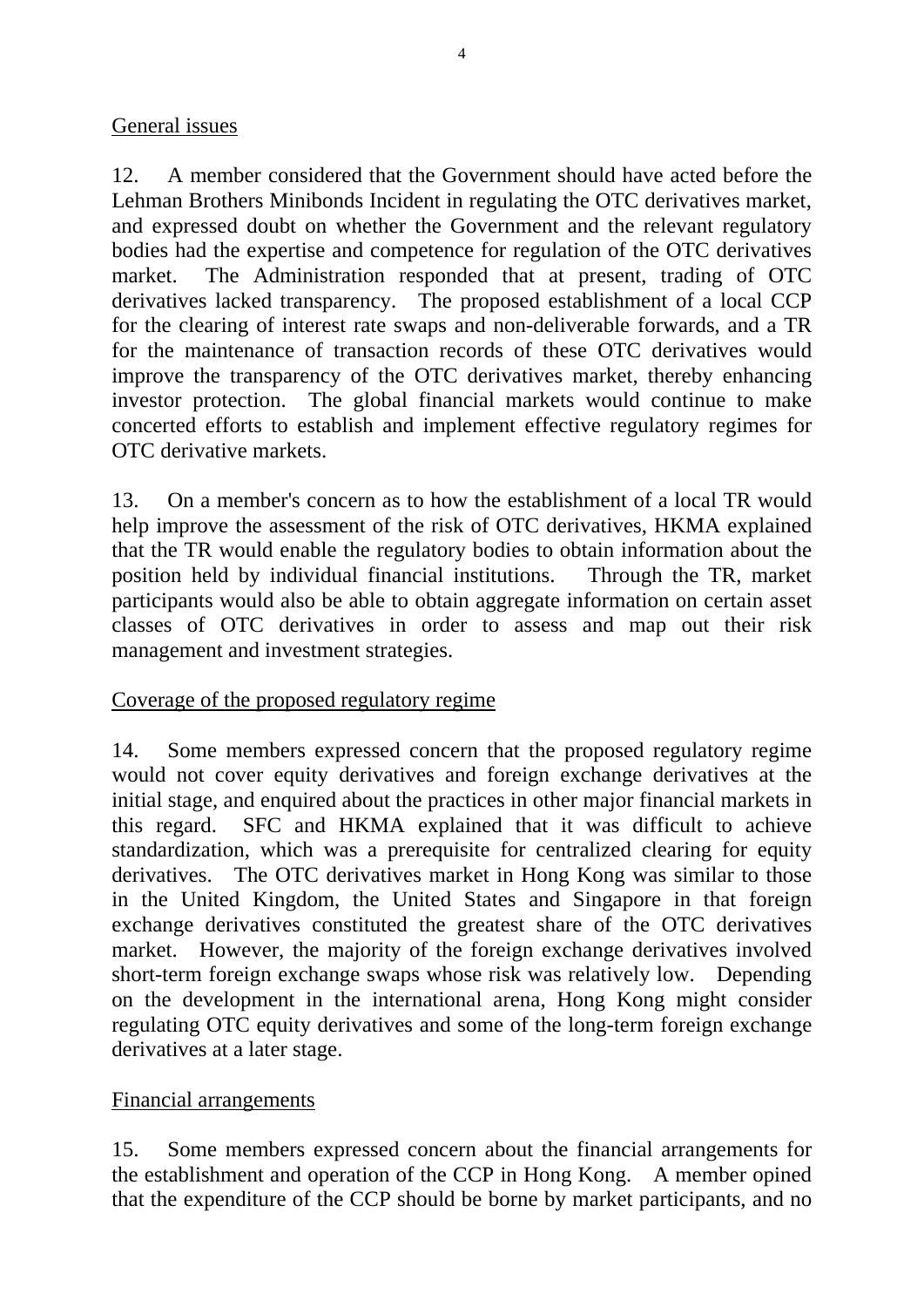subsidy should be made from the public purse. Some members were concerned that the development of the OTC derivatives market in Hong Kong might be adversely affected if high levels of fees were charged for OTC derivative transactions.

16. The Administration advised that the Government would not provide financial support for the establishment and operation of the CCP. HKEx advised that it would make an investment of about \$180 million for setting up the CCP, which was of strategic value for HKEx and Hong Kong's financial market. A guarantee fund would be set up jointly between HKEx and the subscribers to the CCP. The CCP would charge a fee on the OTC derivative transactions for the services provided, and the fees would not be set at such a level as to hinder the development of the market. The fees would be set based on a number of factors, including "the user pays" principle, and benchmarking with the fees charged in the global markets. The CCP was expected to operate at a loss in the initial years.

## Renminbi OTC derivatives

17. A member enquired about the impact of the proposed regulatory regime on the development of Renminbi OTC derivatives in Hong Kong. The Administration advised that to ensure parity of Hong Kong's regulatory arrangements with those of global financial markets, Hong Kong would maintain close liaison and exchange information with other major financial markets on the regulation of OTC derivatives. Hong Kong enjoyed an edge over other financial markets in that it started the development of a Renminbi OTC derivatives market earlier than other places, e.g. a non-deliverable forwards market on Renminbi had already been established in Hong Kong. HKEx advised that while the HKEx would not develop derivative products on its own, it would consider providing a platform for clearing of standardized OTC Renminbi derivative products.

### Non-centrally cleared OTC contracts

18. A member enquired what robust risk management requirements would be introduced for the regulation of the remaining non-centrally cleared OTC derivative trades. HKMA advised that given the higher risk involved in the trading of non-centrally cleared OTC derivatives, the contracts of such derivatives would be subject to higher capital requirements. The Basel Committee would review the capital requirement for financial institutions dealing with non-centrally cleared OTC derivatives.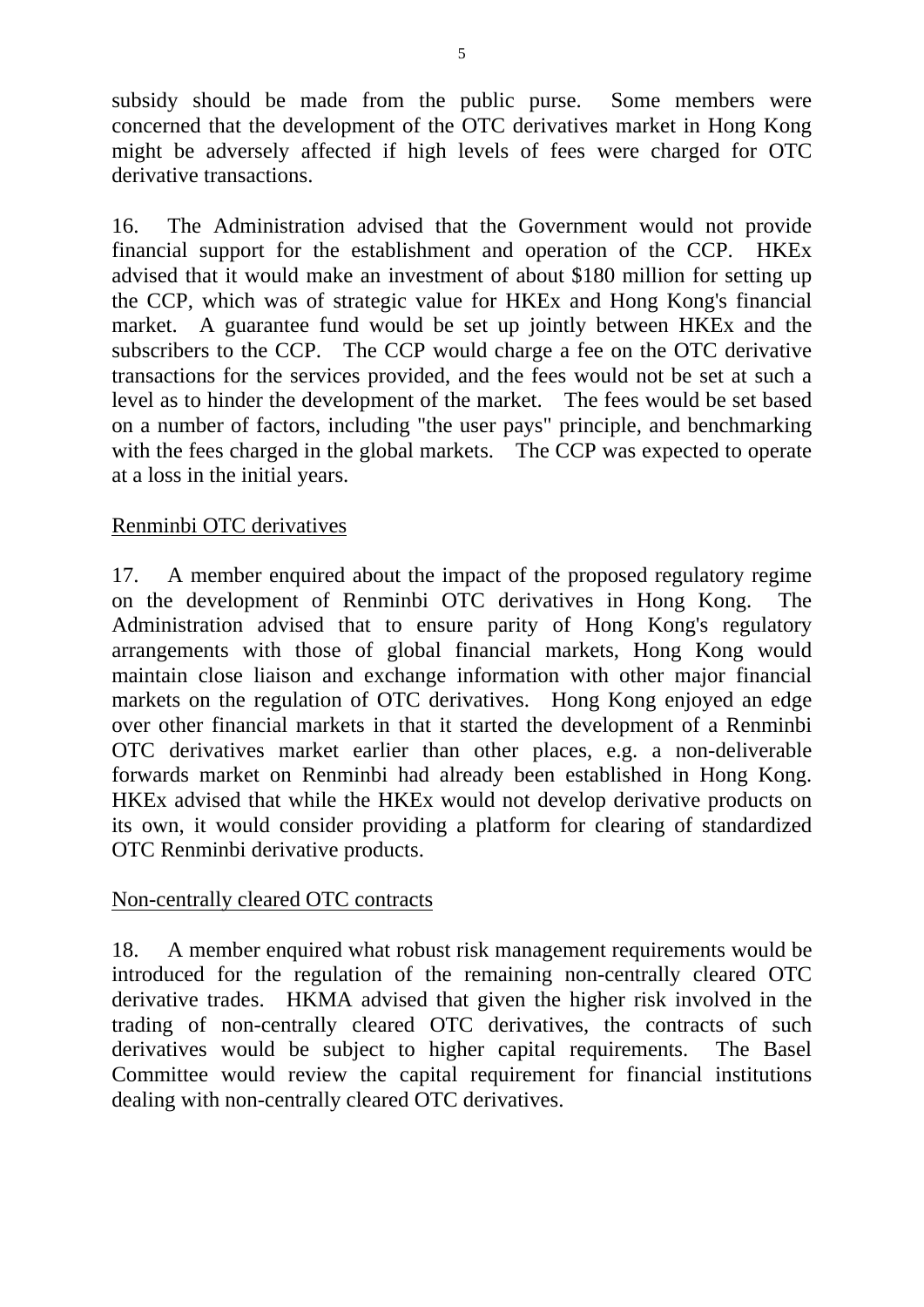Investor protection

19. A member asked whether a compensation fund would be established to protect the investors under the proposed regulatory regime for OTC derivatives transactions. The Administration advised that as generally speaking only institutional investors were involved in OTC derivatives transactions, SFC did not consider that the establishment of an investor compensation fund for such transactions was necessary.

### Regulation of enterprises and insurance companies

20. A member was concerned that the OTC derivatives transactions of insurance companies and large enterprises might be of such a volume that posed systemic risks, and a mechanism should be established to enable interference of the regulatory bodies with such activities of insurance companies and large enterprises. The Administration advised that as a mechanism to handle systemic risks, if an end-user was found to have acquired a large volume of OTC derivatives, SFC would be empowered to request the end-user to reduce the size of OTC derivatives held by it. Companies, including insurance companies, involved in dealing in OTC derivatives transactions would be required to be licensed by SFC.

# **Relevant papers**

21. The relevant papers are available at the following links:

| Panel<br>on    | Meeting of FA   Administration's paper (LC Paper No.<br>$CB(1)763/10-11(02))$                                 |
|----------------|---------------------------------------------------------------------------------------------------------------|
| 3 January 2011 | http://www.legco.gov.hk/yr10-11/english/panels/fa/papers/<br>fa0103cb1-763-2-e.pdf                            |
|                | Powerpoint presentation<br>http://www.legco.gov.hk/yr10-11/english/panels/fa/papers/<br>fa0103cb1-974-1-e.pdf |
|                | Minutes (paragraphs 22 to 38)<br>http://www.legco.gov.hk/yr10-11/english/panels/fa/mi<br>nutes/fa20110103.pdf |